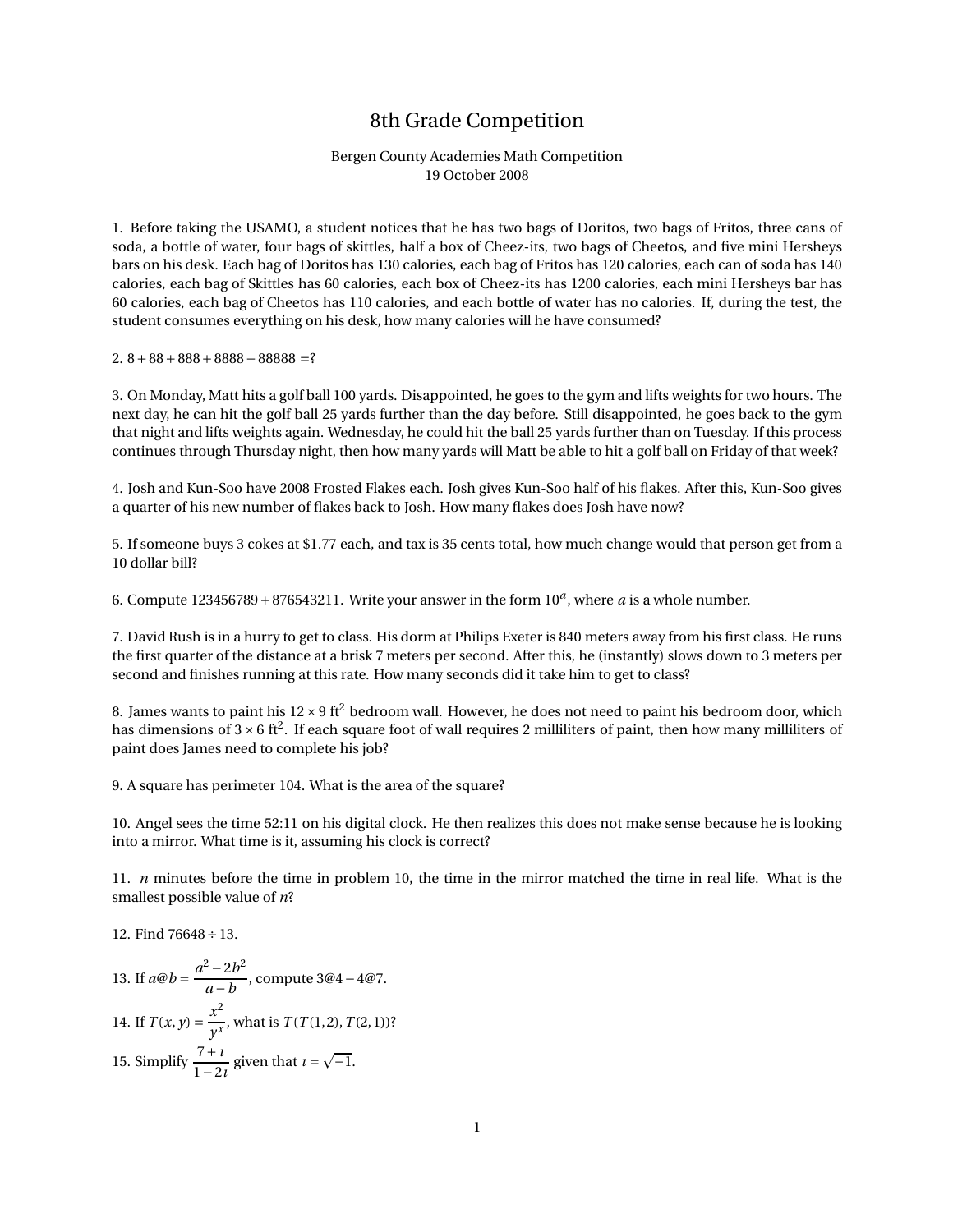16. What is the probability of rolling an 11 with a pair of fair 6-sided dice?

17. If  $\gamma = \frac{1}{2}$ , then evaluate  $\gamma + \gamma^2 + \gamma^3 + \gamma^4$ .

18. Jenny and Hyungie are playing a variant of baseball. Jenny has a  $\frac{4}{7}$  chance of winning an inning while Hyungie has a  $\frac{3}{7}$  of winning the inning. (There are no ties.) What is the probability that Hyungie will be winning after two innings?

19. If 96346791 beads are split among 12 people so that each person has the same whole number of beads, how many are left over?

20. The circles centered at  $O_1$  and  $O_2$  both have radii of length 4. They intersect at *A* and *B*, and  $\angle AO_1B = \angle AO_2B$ 90<sup>*o*</sup>. The area of the intersection of both circles can be written in the form  $p\pi + q$ . Find  $p + q$ .



21. How many 1s does Nikhil need to write if he writes all the page numbers for a book that has 416 pages and starts on page 1?

22. Find the largest integer value of *a* for which the statement "6144 is divisible by 2*<sup>a</sup>* " is true.

23. Compute all real *x* such that  $x^6 - x^3 = 0$ .

24. Express  $\frac{b^3-1}{1}$  $\frac{1}{b-1}$  in base *b*. Write your answer without the subscript *b*.

25. Nikhil is writing the page numbers in a book that has 186 pages. After a certain page number, Nikhil notices that he has written the same number of digits as he still has to write in order to finish numbering all 186 pages. What page number is this?

26. A construction company must pave every road in Aganon, a region shown below. There are five cities in Aganon. If every road must be traversed exactly once, then the construction company may start in only two cities, cities *a* and *b*. Find  $10a + b$ , given that  $a < b$ .



27. Austin runs an animal hospital that takes care of cats, dogs, and birds. The cats here only have three legs and one tail each, the birds have one leg and two tails each, and the dogs have four legs each but no tail. Victoria, the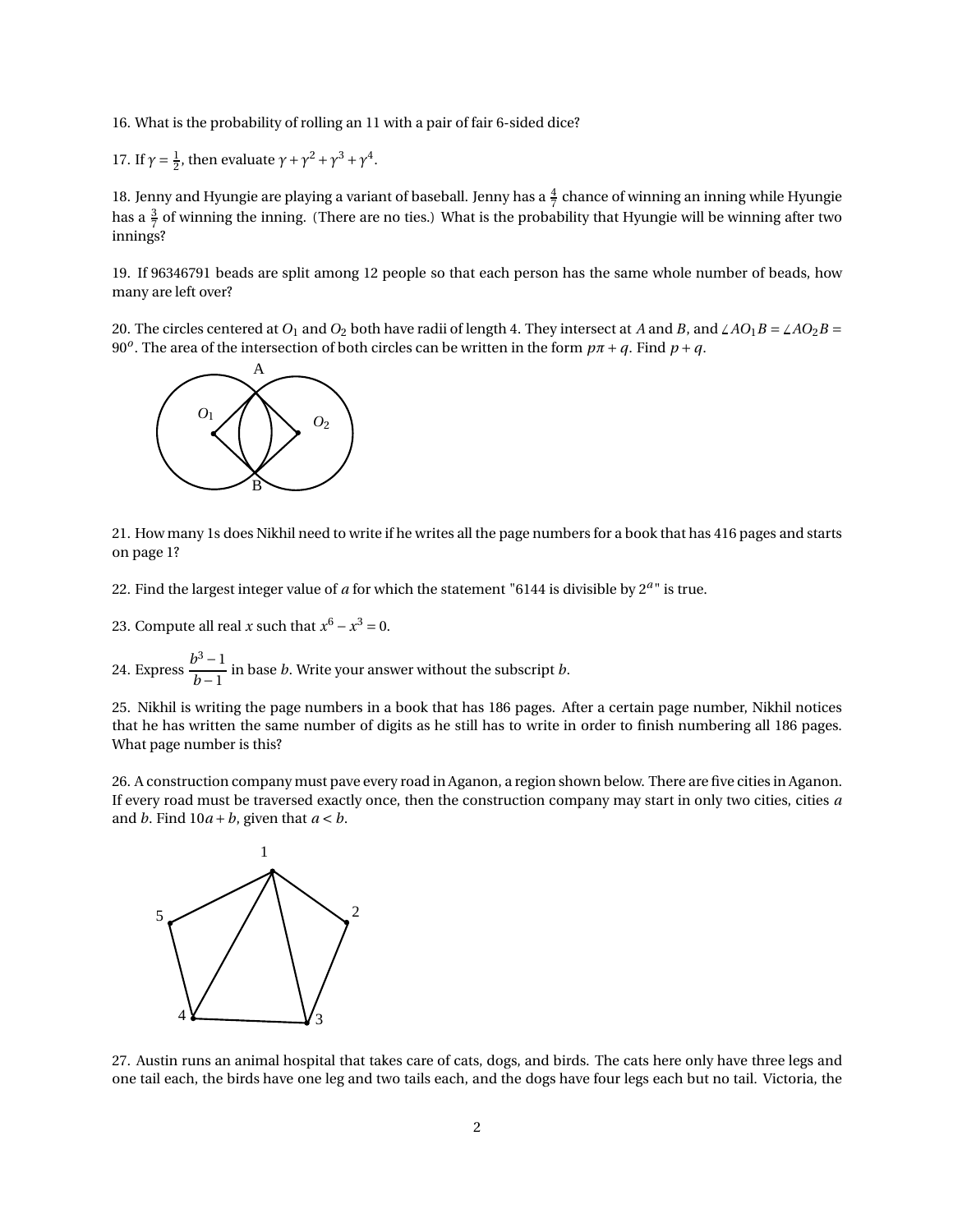hospital inspector, walks in one day and counts 15 heads, 42 legs, and 13 tails. How many cats were there?

28. Scoring in a frisbee game requires a long pass, two medium passes, or four short passes. A team cannot combine different types of passes to score. If the probabilities of successfully completing these passes are 0.3, 0.6, and 0.8 respectively, which is the best strategy to score? Your answer should be exactly one of the words 'long,' 'short,' and 'medium.'

29. What are the last two digits of  $7^{2008}$ ?

30. Two positive integers are relatively prime if they share no factors other than 1.  $\phi(n)$  is the defined as the number of numbers less than or equal to *n* that are relatively prime to *n*. For example, *φ*(6) = 1. Find *φ*(120).

31. If you place a nickel on the table and surround the nickel with other nickels so that the inner nickel is touching every other nickel and the outer nickels are each touching the inner nickel and two other nickels, how many nickels are on the table?

32. Let *A* be the set of 3-digit positive palindromes and let *B* be the set of 4-digit numbers that are divisible by 3. If |*X*| is the number of elements in set *X*, then compute |*B*| −|*A*|.

33. How many distinct rearrangements of the letters in 'ippississim' are there?

34. Ben is making a five hour lecture to a class of 20 students,  $\frac{9}{10}$  of which are always paying attention. If the probability of a student who is not always paying attention being asleep at any time is  $\frac{1}{5}$ , then what is the expected number of minutes that the entire class will be awake?

35. Evaluate 
$$
2 + \frac{1}{2 + \frac{1}{2 + \frac{1}{2 + ...}}}
$$
.  
36. By definition,  $|a + bi| = \sqrt{a^2 + b^2}$ , and  $i = \sqrt{-1}$ . Find  $\left| \frac{5 + 12i}{3 - 4i} \right|$ .

37. The area of an isosceles triangle with base length 4 is 30. Find the perimeter of the triangle.

38. A sphere inside a cylinder is tangent to both of the cylinder's bases and touches the rounded part. If the area of the cylinder is 96, compute the area of the sphere.

39. Evaluate  $log_2(log_4 16)$ .

40. Your mom is mixing batter for cookies one day. She puts in 100 milliliters of flour and .9 liters of water and starts stirring. However, .2 liters of the evenly-mixed mixture spills out. She accidentally replaces the lost batter with .1 liters of hydrochloric acid and keeps stirring. After the hydrochloric acid is evenly distributed, she pours 300 milliliters of the final mixture into a cup. How many milliliters of water are in the cup?

41. Find cos30*<sup>o</sup>* tan30*<sup>o</sup>* .

42. Compute 
$$
\frac{1}{\sqrt{2} + \sqrt{1}} + \frac{1}{\sqrt{3} + \sqrt{2}} + \frac{1}{\sqrt{4} + \sqrt{3}} + \dots + \frac{1}{\sqrt{99} + \sqrt{98}} + \frac{1}{\sqrt{100} + \sqrt{99}}.
$$

43. A and B are digits. Find the sum of all two-digit numbers AB (not the product AB but rather the two-digit number 10A + B) such that 836A7B is divisible by 44.

44. Express 31 in base 2.